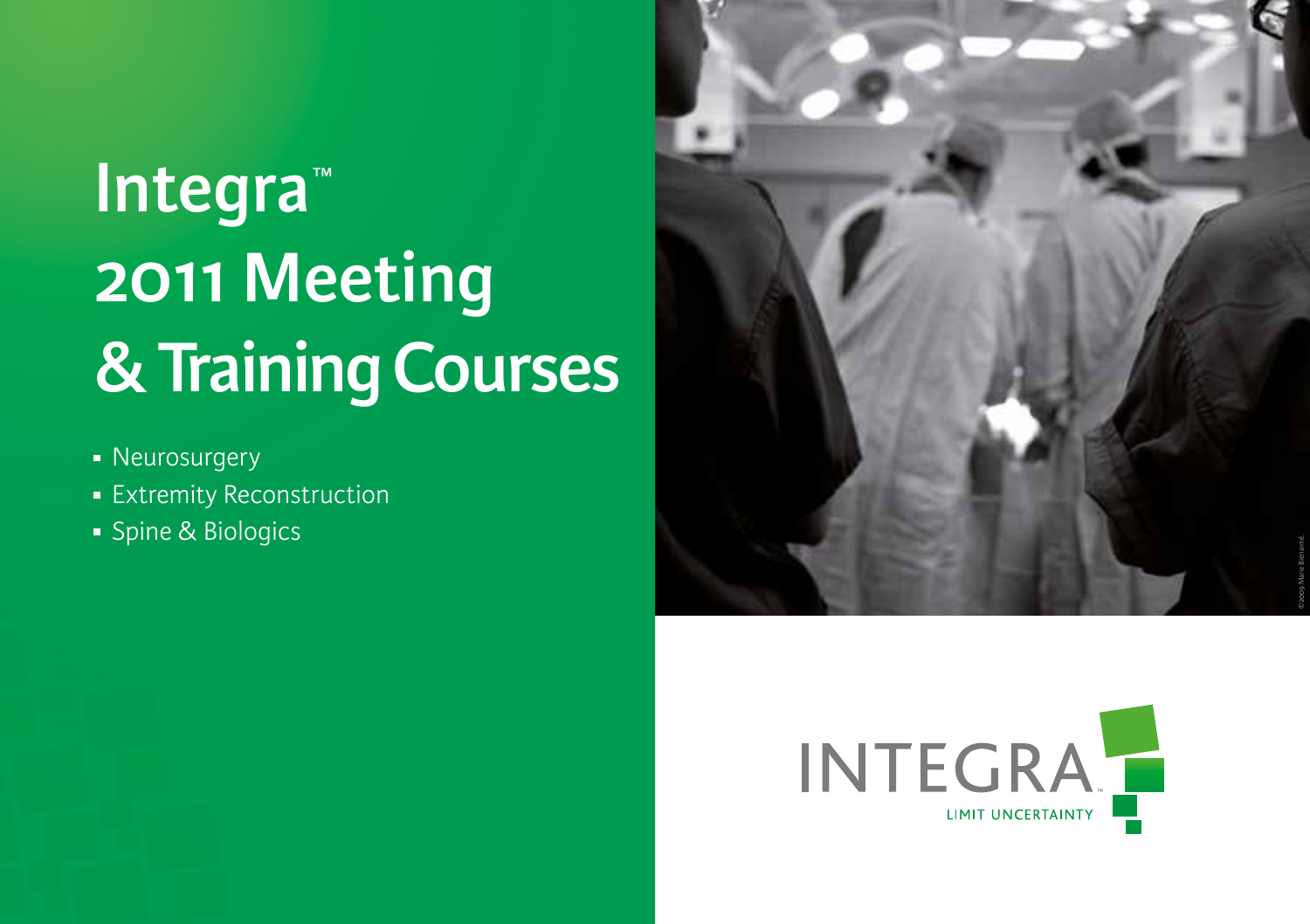Integra LifeSciences, a world leader in medical devices, is dedicated to limiting uncertainty for surgeons, so they can concentrate on providing the best patient care. Integra offers innovative solutions in orthopedics, neurosurgery, spine, reconstructive and general surgery.

Integra's orthopedic products include devices and implants for spine, foot and ankle, hand and wrist, tendon and peripheral nerve protection and repair, and wound repair. Integra is a leader in neurosurgery, offering a broad portfolio of implants, devices, instruments and systems used in neurosurgery, neuromonitoring, neurotrauma, and related critical care.





Limit uncertainty by enhancing knowledge sharing.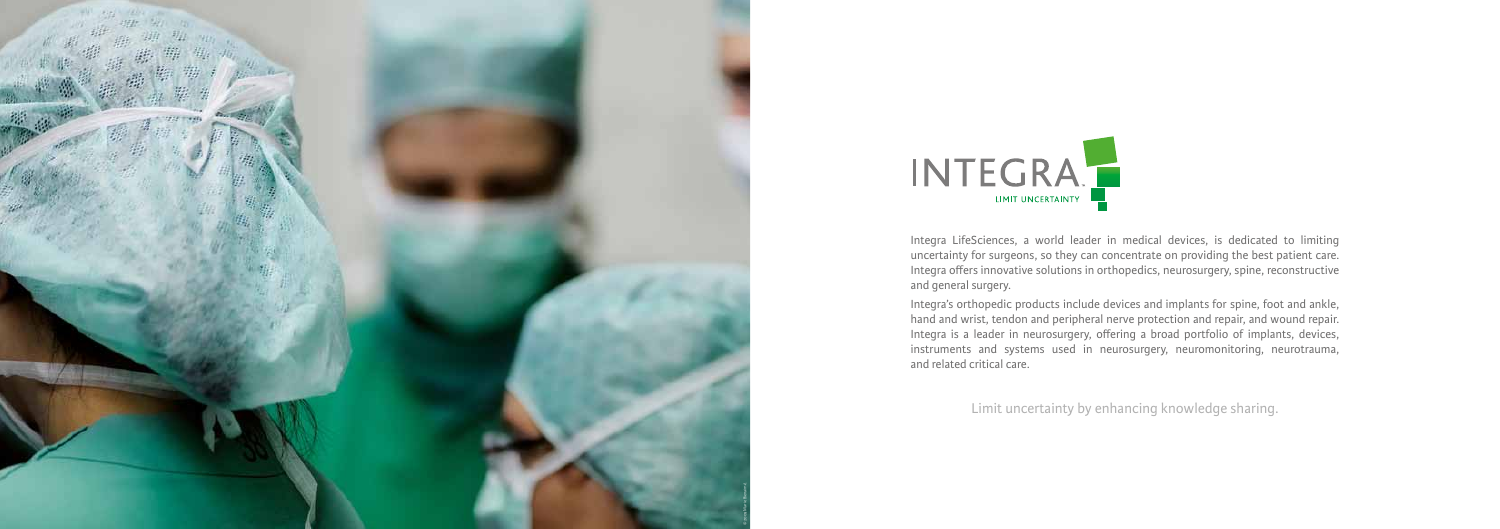## **Training: a corporate culture**

Our job does not stop at the sale of a product, our role involves assisting users in their choice of the most suitable product and also seeking to improve therapeutic solutions. Each year we organise courses for each of our product lines that combine theory and practice. These courses organised in partnership with surgical consultants from leading medical centres, are an opportunity for professionals to acquire or perfect their knowledge and interact with their peers.

Furthermore we are involved in the scientific community through the organisation of themed gatherings. These Symposiums allow surgeons from all around the world to present their work and thoughts.

Integra offers surgeons' trainings in three specific surgical fields:

- › **Neurosurgery**
- **Extremity Reconstruction**
- › **Spine & Biologics**

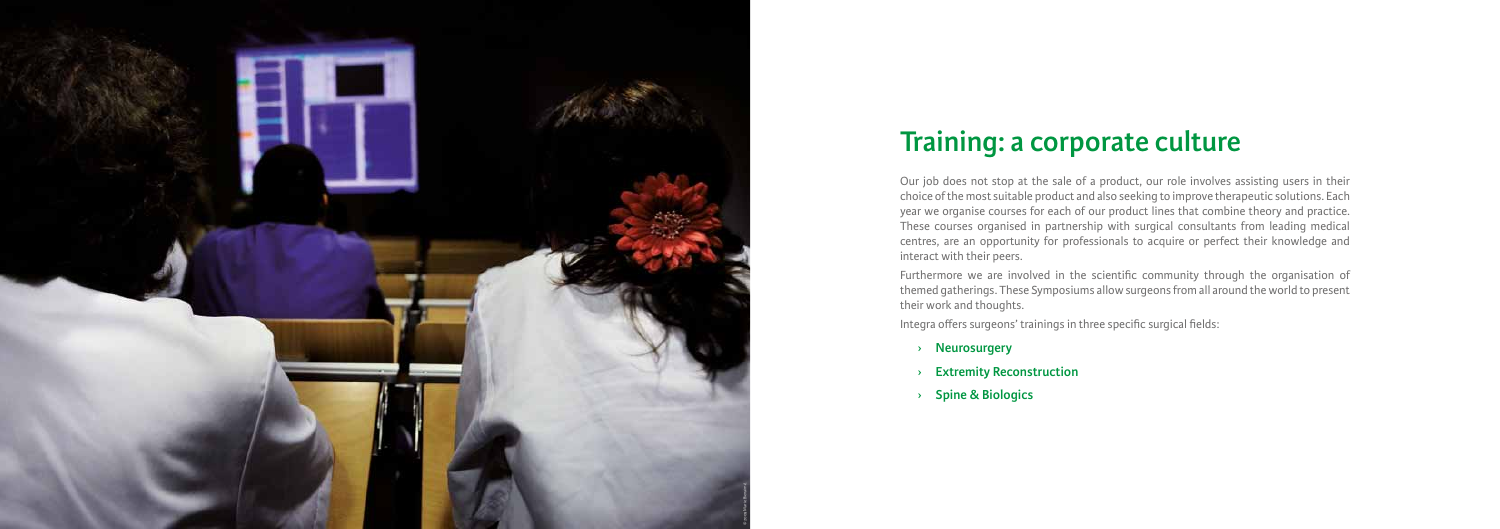|  | Month       | Dates                   | Event                                                                 | Venue                 | 40 | Crar, | エニ |  |
|--|-------------|-------------------------|-----------------------------------------------------------------------|-----------------------|----|-------|----|--|
|  | <b>JUNE</b> | $10 - 11$               | 7th EMEA Neurocritical Care Multimodality<br><b>Monitoring Course</b> | Seville<br>SPAIN      |    |       |    |  |
|  | SEPT.       | $22 - 24$<br><b>TBC</b> | <b>Integra EMEA Neurosurgery Symposium:</b>                           |                       |    |       |    |  |
|  |             |                         | • 2 <sup>nd</sup> Hydrocephalus Days                                  | Lyon<br><b>FRANCE</b> |    |       |    |  |
|  |             |                         | • 8th EMEA Neurocritical Care Multimodality Course                    |                       |    |       |    |  |
|  |             |                         |                                                                       |                       |    |       |    |  |

**• 4th Optimised Resection of Gliomas Course**

**Brain Mapping Cranial Stabilization**

 $\mathbf{u}$ 

**Duraplatsy Hydrocephalus Management**

**Stereotaxy**

**Neurocritical Care**

**Tissue Ablation** 

| Month        | Dates             | Event                                                                                        | Venue                              |   | Ğ |   | ≷ |   |  |
|--------------|-------------------|----------------------------------------------------------------------------------------------|------------------------------------|---|---|---|---|---|--|
| JAN.         | $24 - 27$         | <b>ARAB HEALTH</b>                                                                           | Dubaï<br>UNITED ARAB EMIRATES      | ٠ |   |   |   |   |  |
| FEB.         | $11 - 12$         | <b>Consensus Conference on Pediatric Neurosurgery</b>                                        | Paris<br><b>FRANCE</b>             |   |   |   |   |   |  |
| <b>MARCH</b> | 25                | Symposium «One Day on Techniques of Liver Resection»*                                        | Amsterdam<br>THE NETHERLANDS       |   |   |   |   |   |  |
| APRIL        | $12 - 16$         | O9th EHPBA Congress<br>(European Hepato Pancreato Biliary Association)                       | Cape Town<br>SOUTH AFRICA          |   |   |   |   |   |  |
| MAY          | $O2 - O5$         | Joint EANS Annual Meeting - 4th World ICH Conference *                                       | Newcastle Gateshead<br>UK          |   |   |   |   |   |  |
|              | 30/05<br>$-04/06$ | <b>ESPN Course*</b><br>(European Society for Pediatric Neurosurgery)                         | <b>Limerick</b><br><b>IRFI AND</b> |   |   |   |   |   |  |
| SFPT.        | 28/08<br>$-01/09$ | 29th International Epilepsy Congress                                                         | Rome<br><b>ITALY</b>               |   |   |   |   |   |  |
|              | $04 - 07$         | Hydrocephalus 2011                                                                           | Copenhagen<br><b>DENMARK</b>       |   |   |   |   |   |  |
| OCT.         | $O1 - O5$         | <b>ESICM Congress</b><br>(European Society of Intensive Care Medecine)                       | <b>Berlin</b><br><b>GFRMANY</b>    |   |   |   |   |   |  |
|              | $09 - 14$         | <b>EANS 2011</b><br>(European Association of Neurosurgery Societies)                         | Rome<br><b>ITAIY</b>               | ٠ |   | ш |   | п |  |
|              | $16 - 19$         | <b>MEDICA</b>                                                                                | Düsseldorf<br><b>GERMANY</b>       |   |   |   |   |   |  |
| NOV.         | $20 - 23$         | <b>WSSFN Interim Meeting</b><br>(World Society for Stereotactic and Functional Neurosurgery) | Cape Town<br>SOUTH AFRICA          |   |   |   |   | п |  |
|              | TBC.              | Congrès annuel de Neurochirurgie<br>(Société de NeuroChirurgie de Langue Française)          | Paris<br><b>FRANCE</b>             |   |   |   |   | г |  |



Integra will exhibit at the following events in 2011.

For more details, please send an email at: **emea.event@integralife.com** Integra workshops are indicated with a red asterisk (\*).

### **Schedule of the 2011 • Training courses Schedule of the 2011 • Tradeshows & Exhibits**

Every training course will have a specific pre-anouncement and scientific program. For more information, please contact your sales representative or send an e-mail at **emea.event@integralife.com**

TBC : To Be Confirmed \* Some dates are likely to change or be cancelled.

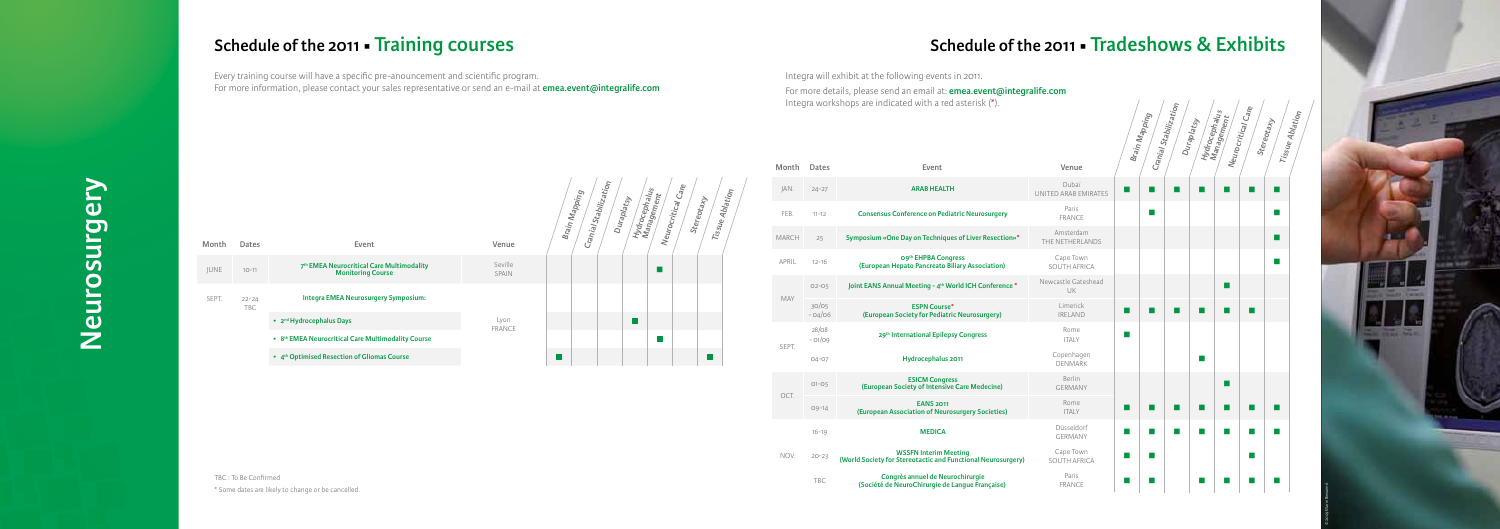|  | Month        | Dates             | <b>Event</b>                                                                               | Venue                              | 5  | 辛 | ľ |
|--|--------------|-------------------|--------------------------------------------------------------------------------------------|------------------------------------|----|---|---|
|  | FFB.         | $04 - 05$         | 19th Brussels Hand/Upper Limb International Symposium                                      | <b>Brussels</b><br><b>BFI GIUM</b> |    |   |   |
|  | <b>APRIL</b> | $15 - 16$         | 13th EFAS Instructional course<br>(European Foot & Ankle Society)                          | Vilnius<br><b>I ITHUANIA</b>       |    |   |   |
|  |              | $25 - 27$         | 21st EWMA Conference<br>(European Wound Management Association)                            | <b>Brussels</b><br><b>BELGIUM</b>  |    |   |   |
|  | MAY          | $26 - 28$         | 3rd International Congress<br>of Minimally Invasive Foot & Ankle Surgery                   | <b>Bruges</b><br><b>BELGIUM</b>    |    |   |   |
|  |              | $26 - 28$         | <b>FESSH Congress</b><br>(Federation of European Societies for Surgery of the Hand)        | Oslo<br><b>NORWAY</b>              | H  |   |   |
|  | <b>IUNE</b>  | 29/06<br>$-02/07$ | 06th Congress of the World Society for<br><b>Reconstructive Microsurgery</b>               | Helsinki<br>FINI AND               |    |   |   |
|  |              | TBC.              | <b>EAWT Course (English Session)</b><br>(European Academy of Wound Technology)             | Flancourt.<br><b>FRANCE</b>        |    |   |   |
|  | AUG.         | $20 - 23$         | 06 <sup>th</sup> World Congress on Pediatric Burns                                         | <b>Zurich</b><br>SWITZERLAND       |    |   |   |
|  |              | $14 - 17$         | <b>EBA Congress</b><br>(European Burns Association)                                        | The Haque<br>THE NETHERLANDS       |    |   |   |
|  | SFPT.        | $21 - 23$         | 04 <sup>th</sup> Meeting of IFFAS<br>(International Federation of Foot & Ankle Surgery)    | Nara<br><b>IAPAN</b>               |    |   |   |
|  |              | <b>TBC</b>        | <b>ETRS Congress</b><br>(European Tissue Repair Society)                                   | <b>TBC</b>                         |    |   |   |
|  |              | $05 - 10$         | <b>SOFCOT Congress</b><br>(Société Française de Chirurgie Orthopédique et Traumatologique) | Paris<br><b>FRANCE</b>             | m. |   |   |
|  | NOV.         | TBC.              | <b>EAWT Course (French Session)</b><br>(European Academy of Wound Technology)              | Flancourt.<br><b>FRANCE</b>        |    |   |   |
|  | DEC.         | $09 - 10$         | <b>EFAS Advanced course*</b><br>(European Foot & Ankle Society)                            | Munich<br><b>GERMANY</b>           |    |   |   |





Integra will exhibit at the following events in 2011.

For more details, please send an email at: **emea.event@integralife.com** Integra workshops are indicated with a red asterisk (\*).

### **Schedule of the 2011 • Training courses Schedule of the 2011 • Tradeshows & Exhibits**

Every training course will have a specific pre-anouncement and scientific program. For more information, please contact your sales representative or send an e-mail at **emea.event@integralife.com**

TBC : To Be Confirmed \* Some dates are likely to change or be cancelled.

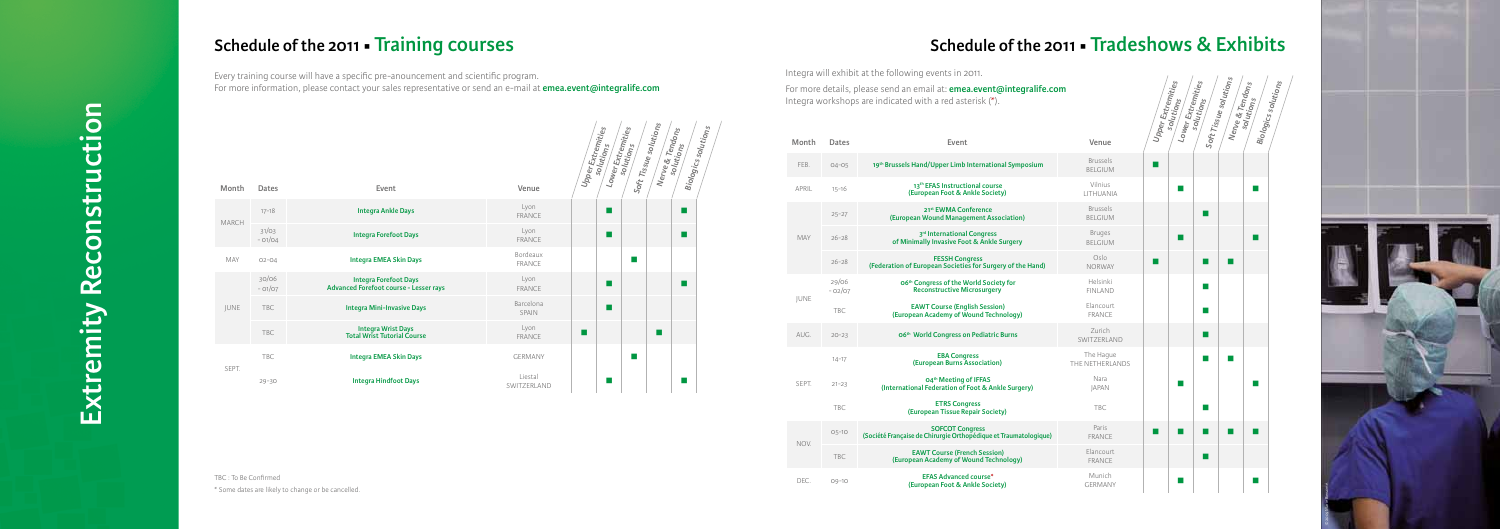Spine & Biologics **Spine & Biologics**

|  | Month       | Dates      | Event.                                                                                     | Venue                                | ä |  |
|--|-------------|------------|--------------------------------------------------------------------------------------------|--------------------------------------|---|--|
|  | JAN.        | $24 - 27$  | <b>ARAB HEALTH*</b>                                                                        | Dubaï<br>UNITED ARAB EMIRATES        |   |  |
|  | MAY         | $11 - 12$  | <b>Dubaï Spine Conference</b>                                                              | Dubaï<br><b>UNITED ARAB EMIRATES</b> |   |  |
|  | <b>JUNE</b> | $14 - 18$  | <b>Annual Meeting of the International Society</b><br>for the study of lumbar Spine        | Gothenburg<br><b>SWFDFN</b>          | ٠ |  |
|  | OCT.        | $19 - 21$  | <b>Eurospine</b>                                                                           | Milan<br><b>ITAIY</b>                |   |  |
|  | NOV.        | $O5 - 1O$  | <b>SOFCOT Congress</b><br>(Société Française de Chirurgie Orthopédique et Traumatologique) | Paris<br><b>FRANCE</b>               |   |  |
|  |             | TBC.       | 18th Brussels International Spine Symposium *                                              | <b>Brussels</b><br><b>BELGIUM</b>    |   |  |
|  | DFC.        | <b>TBC</b> | Congrès annuel de Neurochirurgie<br>(Société de Neurochirurgie de Langue Française)        | Paris<br><b>FRANCE</b>               |   |  |
|  |             |            |                                                                                            |                                      |   |  |

| Month        | Dates      | Event                               | Venue                       | Biologic solutions<br>Spine solutions |
|--------------|------------|-------------------------------------|-----------------------------|---------------------------------------|
| <b>MARCH</b> | $24 - 25$  | <b>Integra Spine &amp; Bio Days</b> | Lyon<br><b>FRANCE</b>       | ш                                     |
| <b>JULY</b>  | <b>TBC</b> | <b>Integra Spine Lab Days</b>       | <b>TBC</b><br><b>FRANCE</b> |                                       |
| DEC.         | <b>TBC</b> | <b>Integra Spine &amp; Bio Days</b> | Lyon<br><b>FRANCE</b>       | ш                                     |
|              | <b>TBC</b> | <b>Integra Spine Lab Days</b>       | <b>TBC</b><br><b>FRANCE</b> |                                       |

Integra will exhibit at the following events in 2011.



For more details, please send an email at: **emea.event@integralife.com** Integra workshops are indicated with a red asterisk (\*).

### **Schedule of the 2011 • Training courses Schedule of the 2011 • Tradeshows & Exhibits**

Every training course will have a specific pre-anouncement and scientific program. For more information, please contact your sales representative or send an e-mail at **emea.event@integralife.com**



TBC : To Be Confirmed \* Some dates are likely to change or be cancelled.